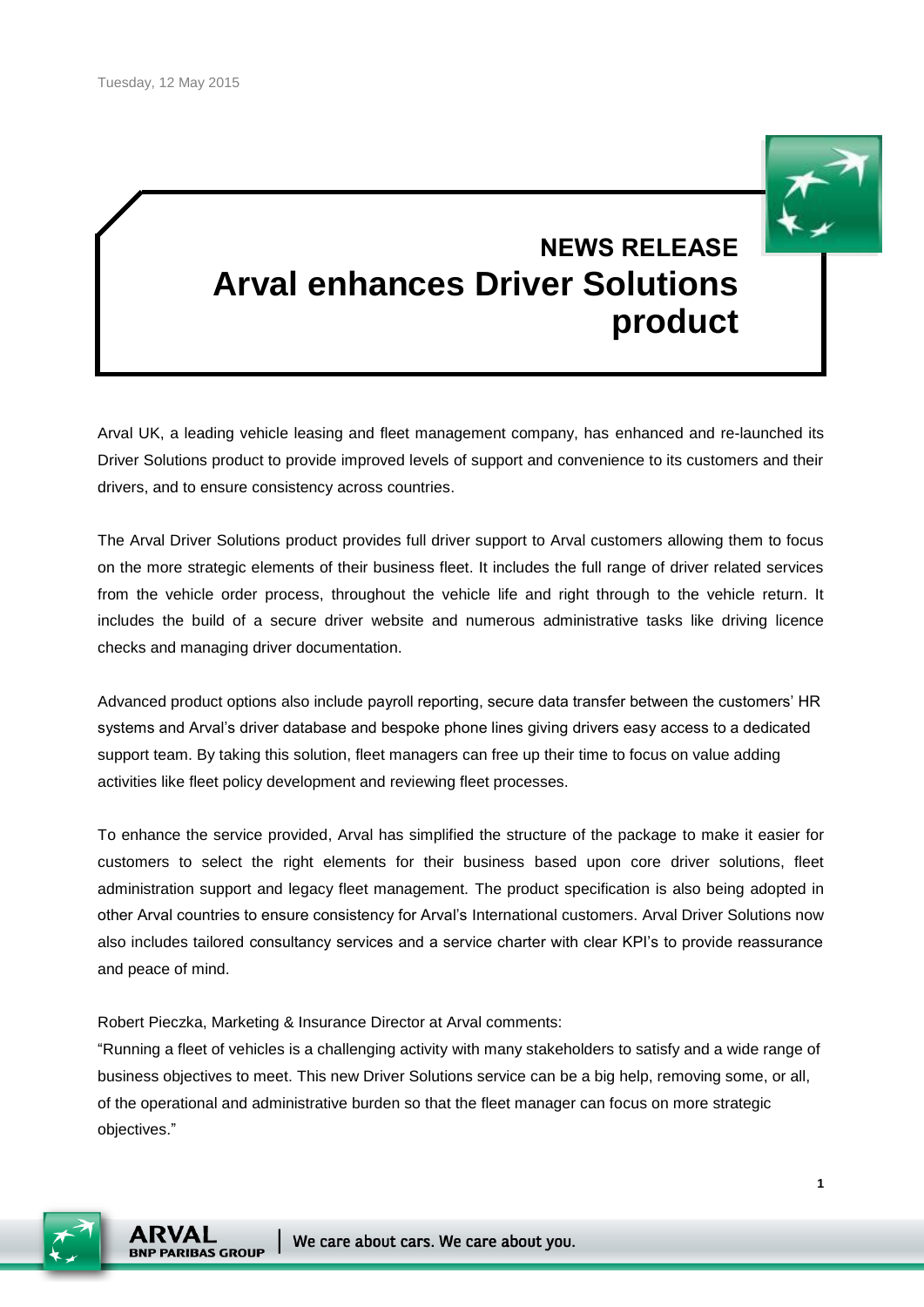He adds, "Meeting the varying needs of drivers is essential to the success of a business and through Arval Driver Solutions we can leverage the skill and experience of our dedicated teams to do just that."

## **Ends**

## **Editor's Notes**

**For further information please contact:** Graham Nichols, Arval UK Brand & Communications Manager 01793 884453 - **[graham.nichols@arval.co.uk](mailto:graham.nichols@arval.co.uk)**

**Twitter –** @Arval\_UK **Facebook –** ArvalSmartExperienceUK **LinkedIn –** Arval United Kingdom **You Tube –** Arvall JKI td.

# **About Arval UK**

Arval UK, part of the Arval Group, is a leader in the provision of vehicle funding and fleet management solutions. Owned by BNP Paribas, with substantial buying power, we have 40 years of industry experience and fund more than 100,000 cars and vans. Focused on service quality, Arval UK is a peopleled company, with specialist teams dedicated to businesses from start-ups to FTSE 100 companies. Arval continues to invest significantly in technology to improve fleet efficiency and has a comprehensive range of products and services covering funding solutions including contract hire, vehicle maintenance, fuel management, accident management, breakdown recovery, short and medium term hire, insured lease vehicles, full outsourcing and consultancy services.

**[arval.co.uk](http://www.arval.co.uk/)**

#### **About Arval**

Founded in 1989 and fully owned by BNP Paribas, Arval specialises in full service vehicle leasing. Arval offers its customers – professionals, SMEs and large international corporates – tailored solutions that optimise their employee's mobility and outsource the risks associated with fleet management. Expert advice and service quality, which are the foundations of Arval's customer promise, are delivered in 25 countries by over 4,000 employees, and in 14 other countries through a network of partners. Arval's total leased fleet adds up to more than 700,000 vehicles throughout the world. Within BNP Paribas, Arval belongs to the Retail Banking core activity.

**arval.com**

## **About BNP Paribas**

BNP Paribas has a presence in 75 countries with more than 185,000 employees, including 145,000 in Europe. It ranks highly in its two core activities: Retail Banking & Services (comprised of Domestic